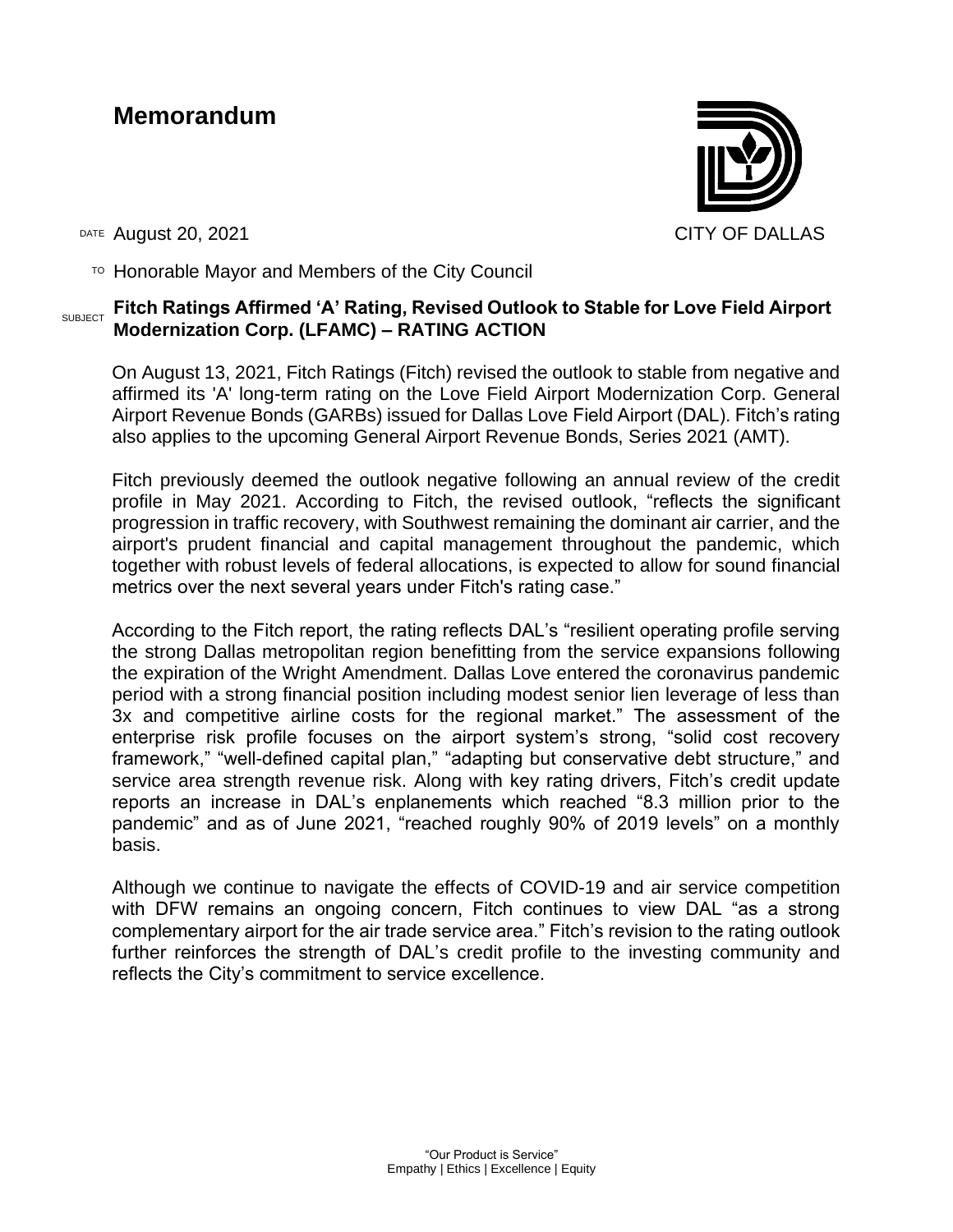DATE August 20, 2021

SUBJECT **Fitch Ratings Affirmed 'A' Rating, Revised Outlook to Stable for Love Field Airport Modernization Corp. (LFAMC) – RATING ACTION**

Attached is the published Fitch report. Please let me know if you need additional information.

M. Elfabith Reich

M. Flizabeth Reich Chief Financial Officer

[Attachment]

c: T.C. Broadnax, City Manager Chris Caso, City Attorney Mark Swann, City Auditor Bilierae Johnson, City Secretary Preston Robinson, Administrative Judge Kimberly Bizor Tolbert, Chief of Staff to the City Manager Majed A. Al-Ghafry, Assistant City Manager Jon Fortune, Assistant City Manager Joey Zapata, Assistant City Manager Dr. Eric A. Johnson, Chief of Economic Development & Neighborhood Services M. Elizabeth (Liz) Cedillo-Pereira, Chief of Equity and Inclusion Directors and Assistant Directors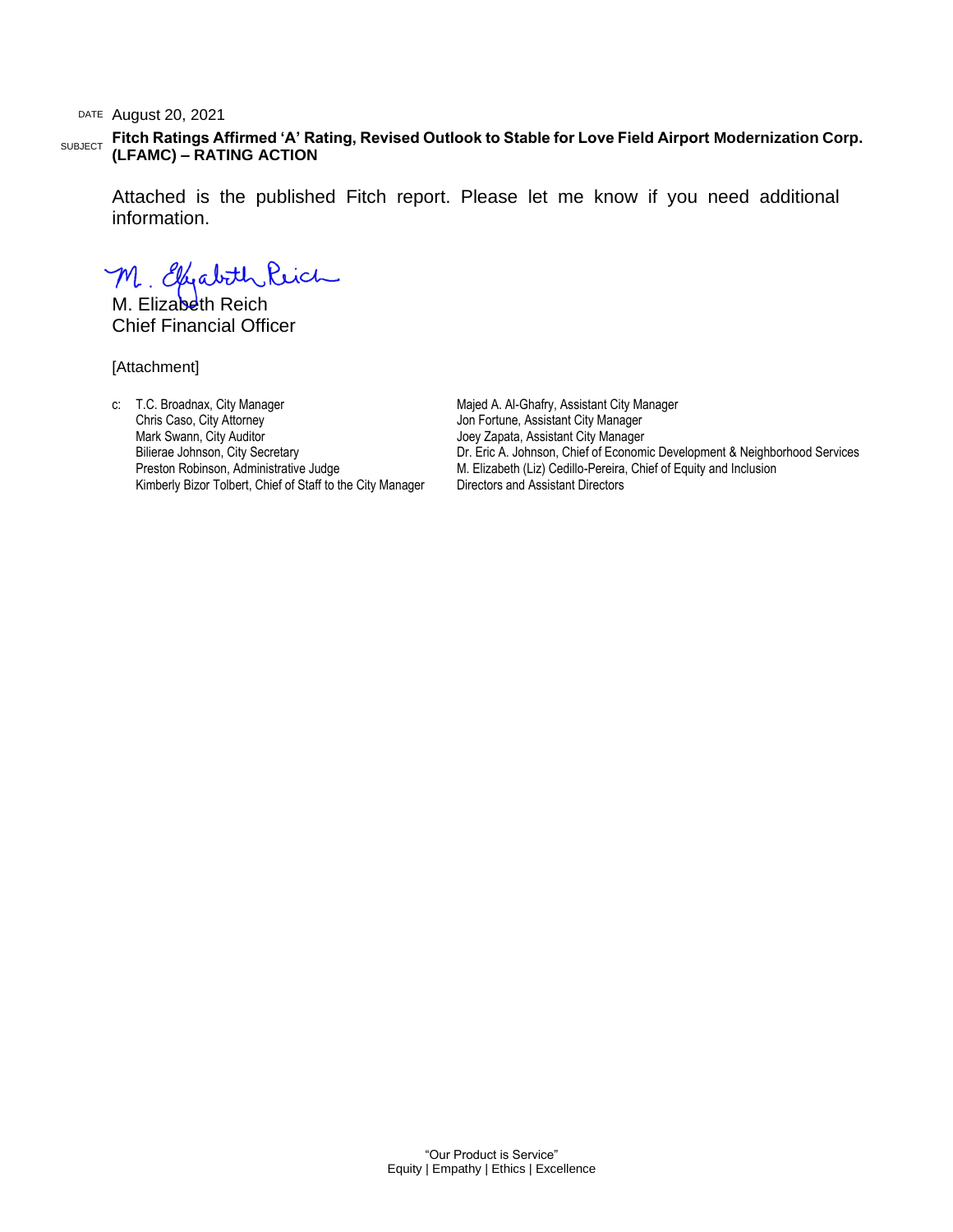# **FitchRatings**

# RATING ACTION COMMENTARY

# Fitch Rates Dallas Love Field Airport (TX) Senior Revs at 'A'; Outlook Revised to Stable

Fri 13 Aug, 2021 - 4:06 PM ET

Fitch Ratings - New York - 13 Aug 2021: Fitch Ratings has assigned an 'A' rating to City of Dallas' Love Field Airport (DAL), TX's approximately \$247 million of series 2021 senior lien airport revenue refunding bonds issued by the Love Field Airport Modernization Corporation (LFANC).

Fitch has also affirmed the 'A' rating on LFAMC's \$205.3 million outstanding parity senior lien airport revenue bonds, series 2015 and series 2017. The Rating Outlook on all outstanding bonds has been revised to Stable from Negative.

#### RATING RATIONALE

The Outlook revision to Stable reflects the significant progression in traffic recovery, with Southwest remaining the dominant air carrier, and the airport's prudent financial and capital management throughout the pandemic, which together with robust levels of federal allocations, is expected to allow for sound financial metrics over the next several years under Fitch's rating case.

The rating reflects DAL's resilient operating profile serving the strong Dallas metropolitan region benefitting from the service expansions following the expiration of the Wright Amendment. Dallas Love entered the coronavirus pandemic period with a strong financial position including modest senior lien leverage of less than 3x and competitive airline costs for the regional market. Concentration risk is acute with Southwest Airlines representing around 95% of enplanement market share, and competition exists from the larger Dallas-Ft. Worth Airport (DFW) though these risks are adequately mitigated by Southwest's long-term commitment to serving the airport.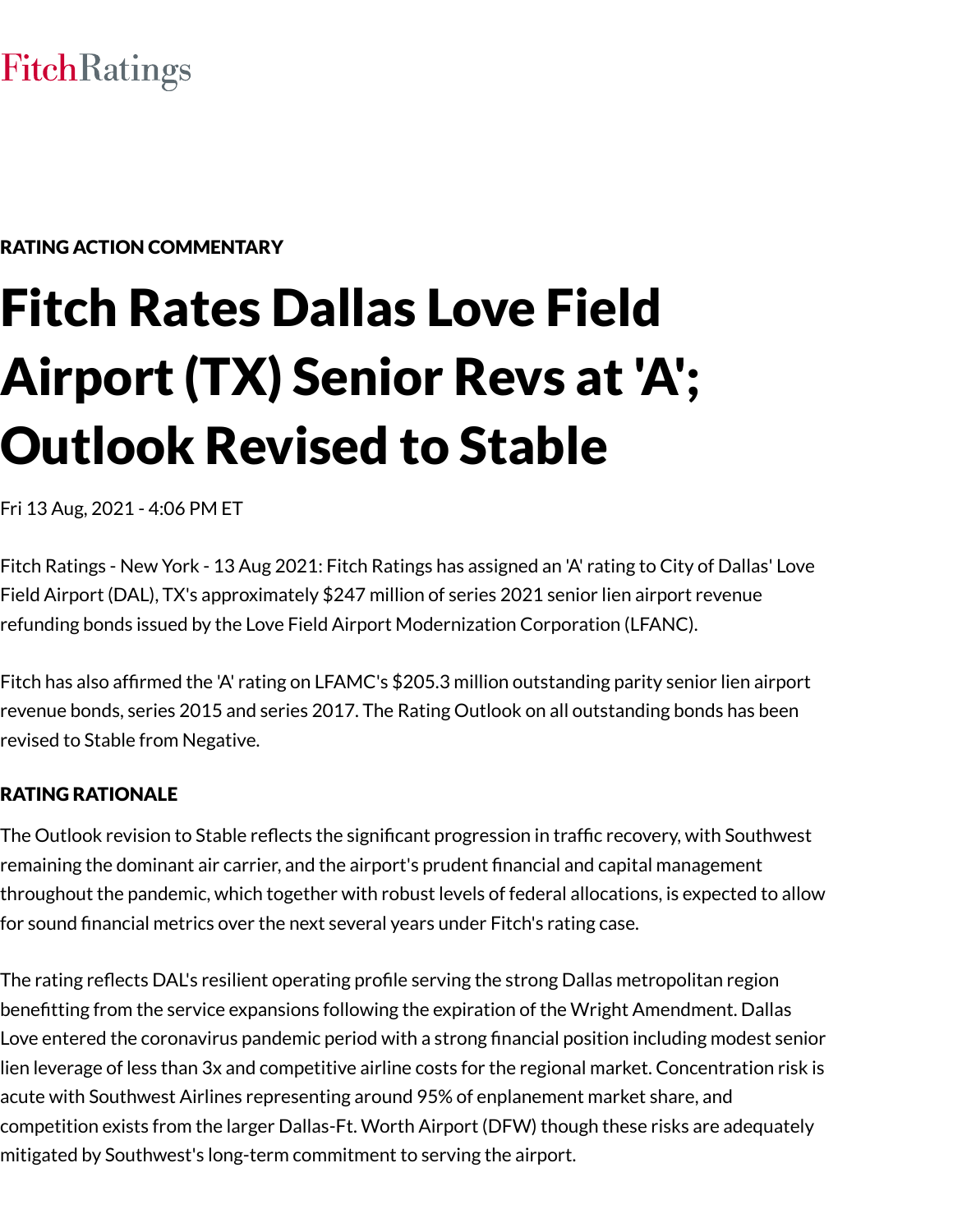The debt restructuring of DAL's obligations intended with this refunding will sharply raise the leverage and lower the coverage profile for the general airport revenue credit going forward. However, the financial profile on an aggregate basis remains largely unchanged.

# KEY RATING DRIVERS

Strong Market; Carrier Concentration - Revenue Risk (Volume): Midrange

DAL is the second major domestic airport serving the economically strong Dallas-Fort Worth metropolitan region. Fiscal 2019 enplanements reached 8.3 million prior to the pandemic, but longterm growth is constrained by the airport's permanent 20-gate terminal capacity. During COVID-19, enplanements fell sharply in FY2020 to around 5.1 million, but as of June 2021, monthly enplanements reached roughly 90% of 2019 levels. Southwest Airlines (BBB+'/Negative Outlook) accounts for 95% of enplanements and their scheduling decisions could impact operational performance. Air service competition with DFW remains an ongoing concern, although Fitch views DAL as a strong complementary airport for the air trade service area.

Solid Cost Recovery Framework - Revenue Risk (Price): Stronger

DAL operates under a cost-center residual use and lease agreement (AUL), with a 20-year term lasting through 2028 that provides for sound carrier commitment and stable financial performance. DAL's cost per enplanement (CPE) level is competitive at a national level for medium-hub airports and is projected to be below forecasted costs at DFW. DAL is exposed to operating deficits at the city-owned executive airport and heliport; however, surpluses generated from other non-airline revenues are more than sufficient to offset these cash flow shortfalls. Should there be considerable service reductions or a Southwest cessation of operations, reimbursement payments for the special facility bonds would terminate in full, ensuring the airport maintains an attractively low CPE for new entrants.

Well-Defined Capital Plan - Infrastructure Development/Renewal: Stronger

Key airport facilities are in good condition following the recent completion of the reconstructed terminal and new concession areas and should accommodate projected traffic levels. The restrictive gate capacity limits capital improvements to redevelopment and modernization projects. The airport's \$480 million capital improvement program for 2021-2026 is funded through federal grants, passenger facility charge (PFC) revenues, City of Dallas revenues, and future debt issuances. Some projects have been delayed due to the pandemic, but none have been cancelled.

Adapting but Conservative Debt Structure - Debt Structure Risk: Stronger

The series 2021 issuance will lead to a phased approach to modify DAL's debt structure where all previously issued special facilities bonds, payable directly by Southwest, will be replaced into senior lien airport debt by 2022. There is currently \$205 million of general airport revenue bonds (GARBs)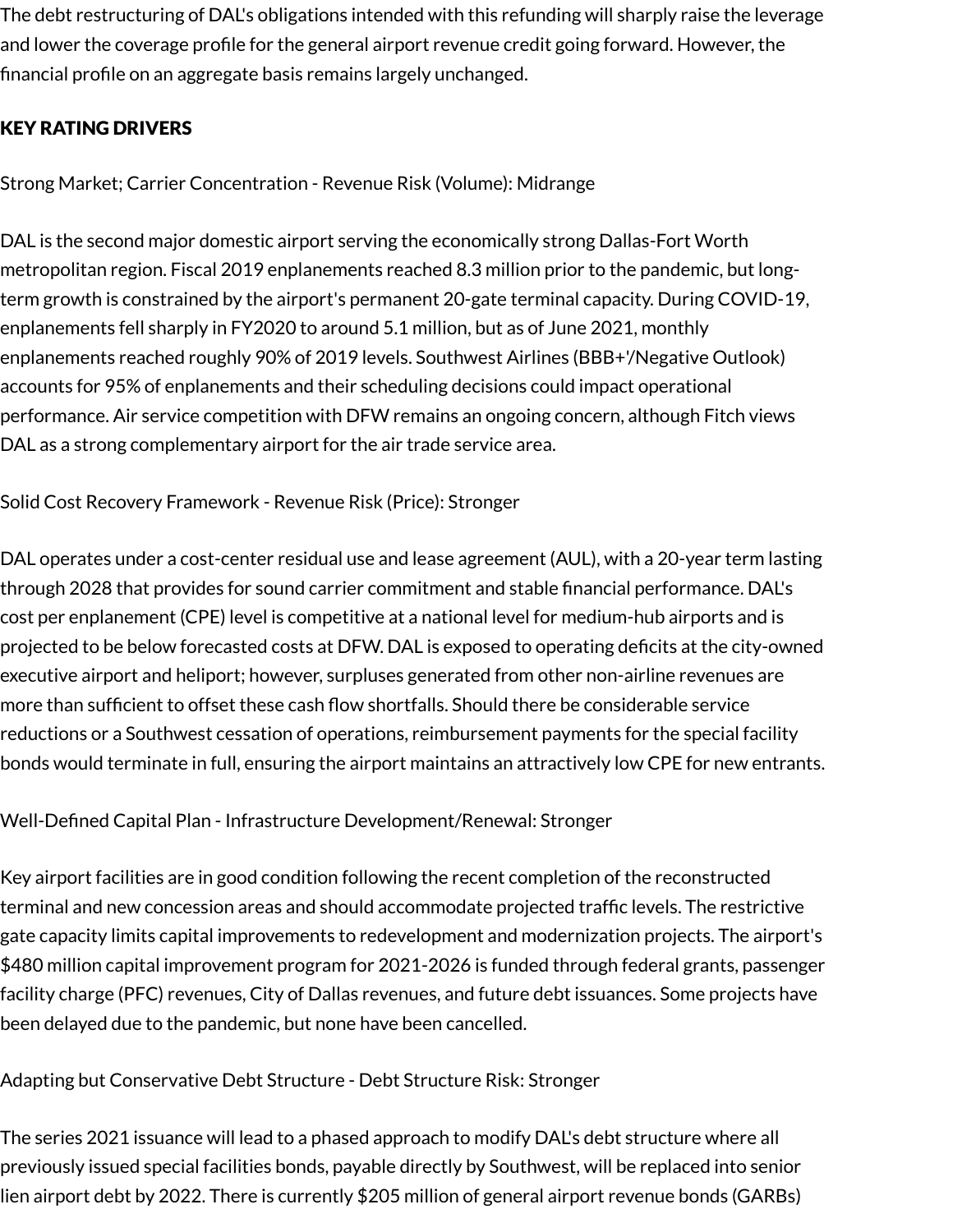outstanding but will rise to approximately \$452 million. DAL's debt profile has all fixed-rate debt with level annual debt service requirements of approximately \$16.8 million and a final maturity in fiscal 2040. While the system's sum-sufficient rate covenant is more limited than for other airports, all other structural features are satisfactory. The 2010 special facilities bonds are callable and may be refunded under the current credit structure with forecast interest savings.

# Financial Profile

DAL's senior lien net leverage is comparatively low at around 2.6x for FY 2020, but with the proposed debt restructuring, this metric will rise markedly in the near term and evolve closer to under 6x by FY 2025. Liquidity is sustained at modest levels with unrestricted cash and operating reserves of approximately \$66 million which equates to about Fitch-calculated 283 days cash on hand. Historical senior debt coverage remained strong, at 2.6x in fiscal 2020, due to the residual framework and the subordinated reimbursement payments to Southwest, but is expected to decline and stabilize to about 1.3x due to the effects of the transfer of debt through the refunding. Airline costs are initially forecasted to spike to \$14 due to enplanement losses in 2021 but will return to around \$8 by FY2025 under a full recovery scenario.

# PEER GROUP

Fitch-rated peers include Chicago's Midway International Airport (MDW; A/Stable) and Detroit (DTW; A/Stable). MDW similarly serves a comparable strong, metropolitan market with a greater than 90% Southwest concentration and faces competition from a larger, nearby airport, but it plays more of a strategic role in the Southwest network, serving more passengers and destinations and with more daily seat capacity than DAL. MDW and DTW also share elevated leverage profiles relative to DAL, with high carrier concentration and similar coverage levels under their long-term, fully residual AULs that are lower than DAL's.

# RATING SENSITIVITIES

# FACTORS THAT COULD, INDIVIDUALLY OR COLLECTIVELY, LEAD TO NEGATIVE RATING ACTION/DOWNGRADE:

Factors that could, individually or collectively, lead to negative rating action/downgrade:

--Operational and financial underperformance relative to Fitch downside case, leading to sustained leverage above 7x, would elevate the credit profile risks;

--A material downshift or volatility in the post-pandemic traffic profile given the Southwest concentration.

# FACTORS THAT COULD, INDIVIDUALLY OR COLLECTIVELY, LEAD TO POSITIVE RATING ACTION/UPGRADE:

Factors that could, individually or collectively, lead to positive rating action/upgrade: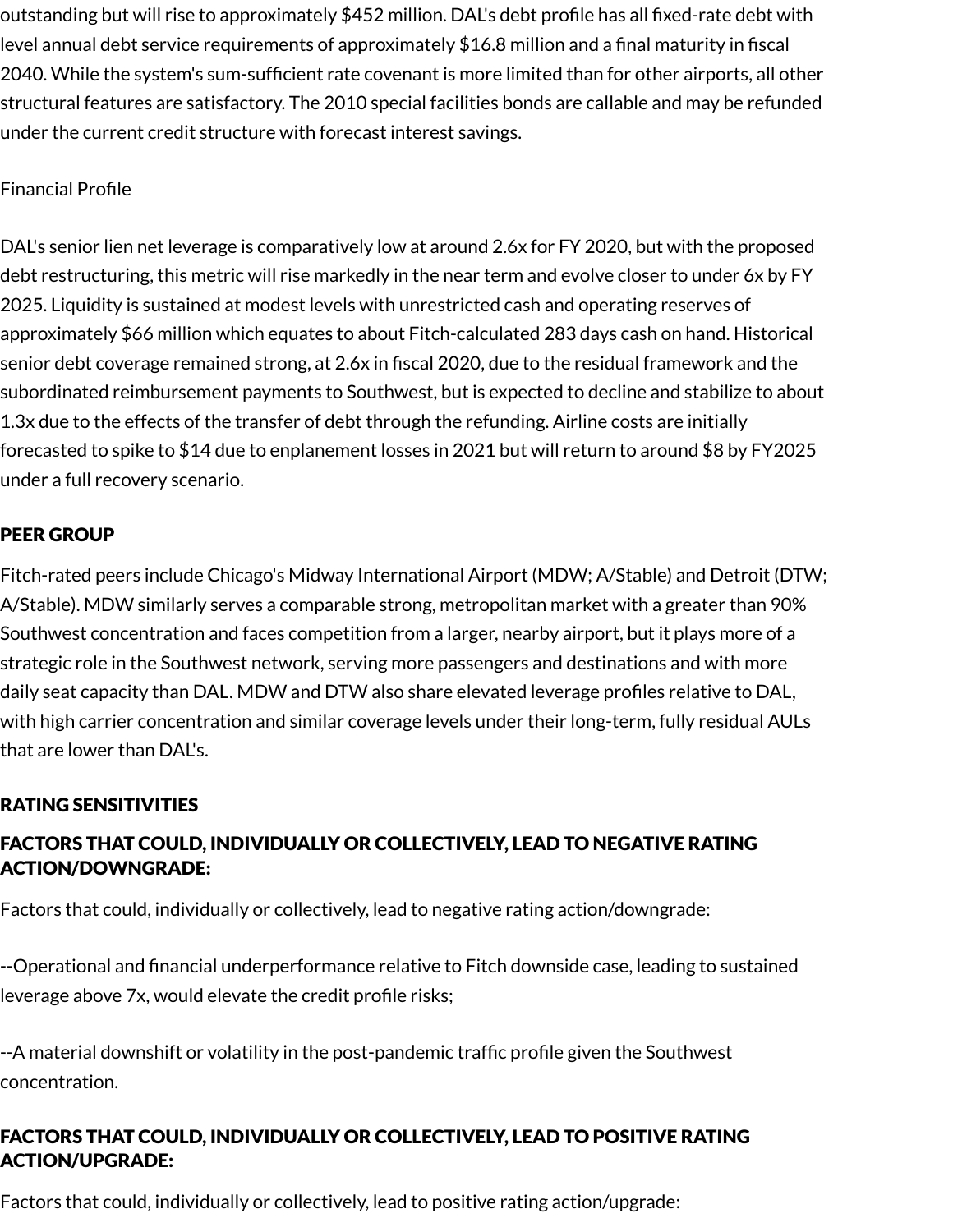While positive rating action in the near term is not expected given recovery uncertainties, a trend in aggregate airport leverage below 4x could position DAL for an improving credit profile.

# BEST/WORST CASE RATING SCENARIO

International scale credit ratings of Sovereigns, Public Finance and Infrastructure issuers have a bestcase rating upgrade scenario (defined as the 99th percentile of rating transitions, measured in a positive direction) of three notches over a three-year rating horizon; and a worst-case rating downgrade scenario (defined as the 99th percentile of rating transitions, measured in a negative direction) of three notches over three years. The complete span of best- and worst-case scenario credit ratings for all rating categories ranges from 'AAA' to 'D'. Best- and worst-case scenario credit ratings are based on historical performance. For more information about the methodology used to determine sector-specific best- and worst-case scenario credit ratings, visit [https://www.fitchratings.com/site/re/10111579.](https://www.fitchratings.com/site/re/10111579)

# TRANSACTION SUMMARY

The airport expects to issue approximately \$247 million of series 2021 bonds to refund \$310 million of the Corporation's outstanding special facilities revenue bonds, series 2010. The 2010 bonds were solely payable by Southwest Airlines but ultimately reimbursed by the airport, as funds were originally applied to defray the costs for significant terminal improvements benefitting the carrier.

This refinancing plan will shift the costs to a parity senior lien obligation of the airport, and by next year, DAL further intends to refinance the remaining series 2012 special facilities revenue bonds with parity senior bonds. Substantial debt service savings, which can be passed down to the airlines, are anticipated with this series 2021 financing plan with the expectation to level the total debt service to about \$40 million per year for most years through final maturity in 2040.

# CREDIT UPDATE

#### Performance Update

Similar to nearly all U.S. commercial airports, LFAMC had experienced a significant decline in passenger traffic as air travel was sharply curtailed due to the coronavirus pandemic. April 2020 faced the most severe passenger declines at -95% while fiscal year 2020 (ending Sept. 30) indicated enplanement declines of -39% YoY to 5.1 million. With the vaccination deployments that accelerated through the first half of 2021, DAL's enplanements have quickly rebounded and are reaching 80% to 90% recovery levels compared to similar months in 2019.

The loss in passenger traffic has adversely impacted DAL's revenues, with non-airline revenues declining by more than 30% from pre-pandemic levels. DAL was able to maintain a steady level of airline payments as a result of the airline agreement rate setting mechanisms and applied a portion of the federal aid awards towards expense reductions. DAL initially received \$53.9 million in CARES Act funds and subsequently received over \$70 million in two successive aid relief awards. With only \$51.5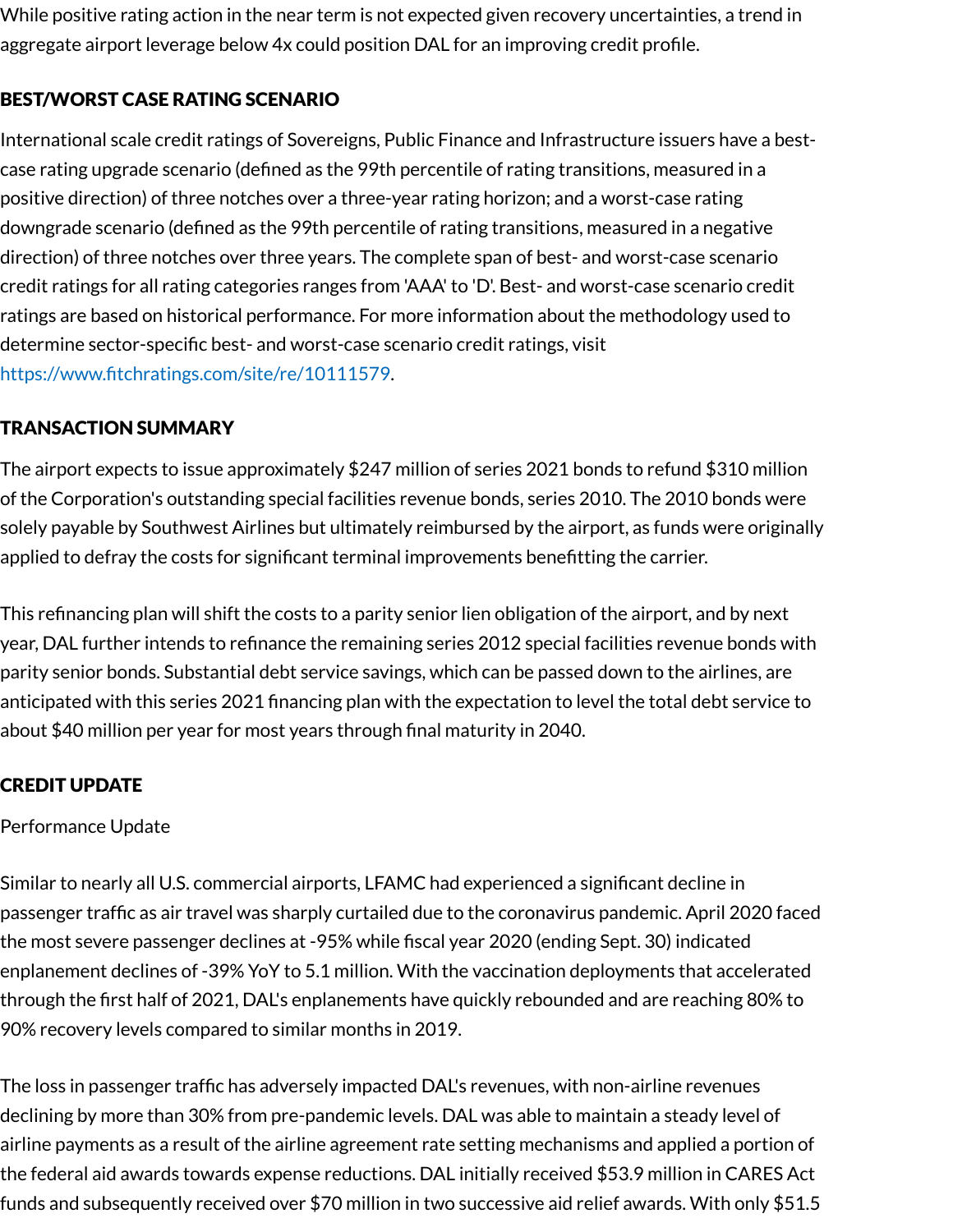million spent to date, DAL has flexibility to apply the remaining \$73 million over the next several years to offset revenue losses or reduce costs for operations or debt service.

The airport's \$480 million capital program through 2026 focuses largely on airfield and roadway projects and follows past works involving the reconstructed passenger terminal and new concession areas, which should accommodate projected traffic levels. Funding sources for the capital program are federal entitlement grants, Passenger Facility Charges (PFCs), Commercial Paper and Aviation Departments funds, and future debt issuances.

# FINANCIAL ANALYSIS

Fitch Cases

Fitch reviewed the sponsor's traffic and financial forecasts as inputs to establishing a rating and downside case. Fitch's rating case is also considered the base case. Fitch's rating case assumes, relative to fiscal 2019, a 32% decline in enplanements in fiscal 2021 to 5.67 million followed by additional recoveries to 2019 levels reverting the losses to 10% and 5% in fiscal 2022 and 2023, respectively. Fitch also assumes that enplanements will return to 100% of fiscal 2019 levels by fiscal 2024, growing by 2% thereafter.

Under this scenario, airport leverage peaks at 8.4x in fiscal 2021 but shifts lower to 6x or less by 2023. Debt service coverage, influenced by the combination of the airline agreement rate setting as well as uses of federal aid funds and application of passenger facility charges for debt service should remain in the 1.25x-1.3x range. Airline costs per enplanement rise to the \$10-\$12 range through 2023 but then begin to stabilize.

Fitch's downside case considers a slower pace of recovery, reaching 2019 levels in 2025. Under this scenario, near-term DSCR and leverage profiles are similar to the rating case; however, CPE levels would be modestly higher in each year but achieve these comparable metrics.

# REFERENCES FOR SUBSTANTIALLY MATERIAL SOURCE CITED AS KEY DRIVER OF RATING

The principal sources of information used in the analysis are described in the Applicable Criteria.

# ESG CONSIDERATIONS

Unless otherwise disclosed in this section, the highest level of ESG credit relevance is a score of '3'. This means ESG issues are credit-neutral or have only a minimal credit impact on the entity, either due to their nature or the way in which they are being managed by the entity. For more information on Fitch's ESG Relevance Scores, visit [www.fitchratings.com/esg](http://www.fitchratings.com/esg)

#### RATING ACTIONS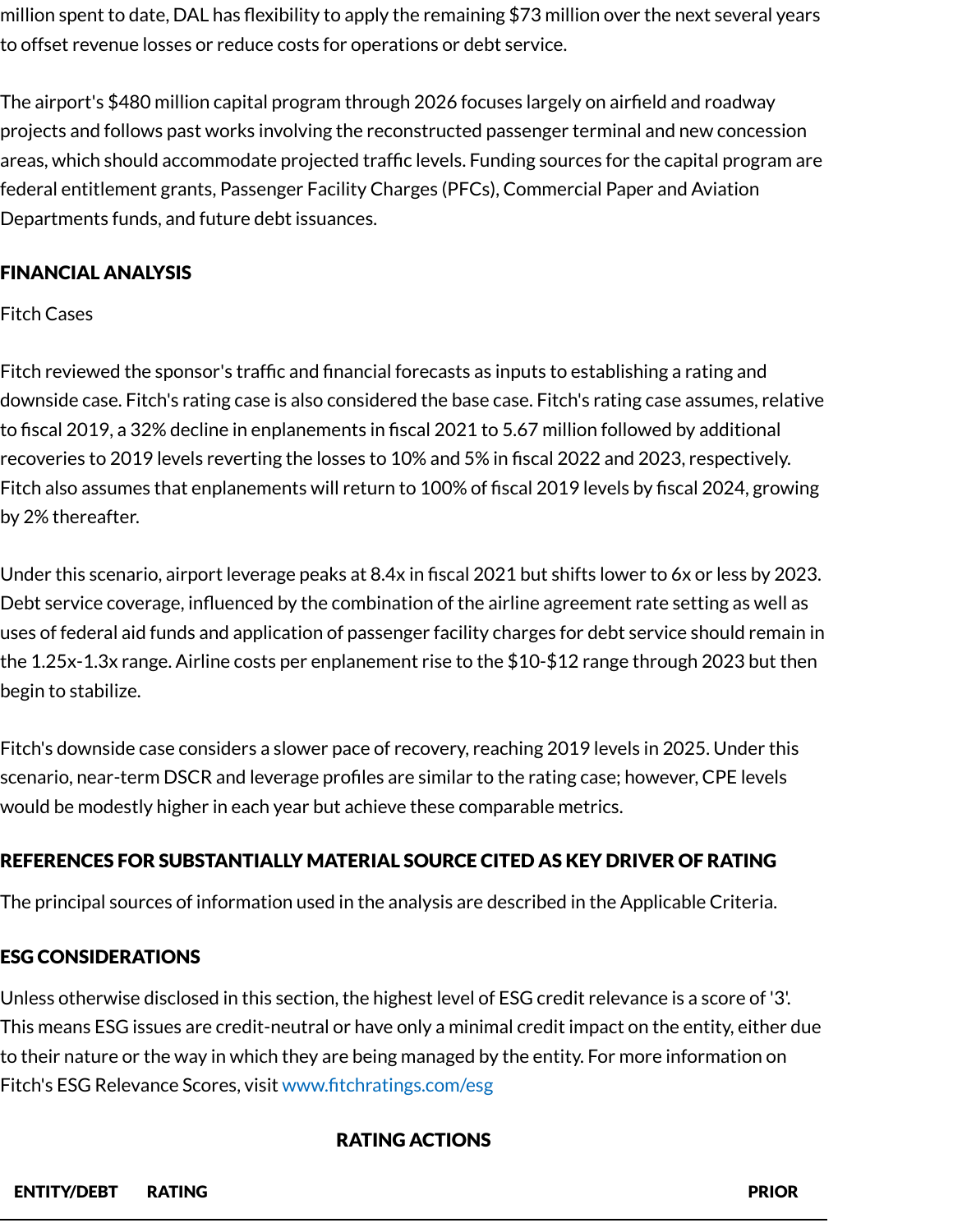| <b>ENTITY/DEBT</b>                                                   | <b>RATING</b> |                         |          | <b>PRIOR</b>                    |
|----------------------------------------------------------------------|---------------|-------------------------|----------|---------------------------------|
| Dallas (TX)<br>[Love Field]                                          |               |                         |          |                                 |
| $\bullet$ Dallas (TX)<br>/Airport<br>Revenues -<br>Love<br>Field/1LT | LT            | A Rating Outlook Stable | Affirmed | A Rating<br>Outlook<br>Negative |

#### VIEW ADDITIONAL RATING DETAILS

#### FITCH RATINGS ANALYSTS

**Seth Lehman**

Senior Director Primary Rating Analyst +1 212 908 0755 seth.lehman@fitchratings.com Fitch Ratings, Inc. Hearst Tower 300 W. 57th Street New York, NY 10019

#### **Erik Diehl**

Analyst Secondary Rating Analyst +1 312 205 3397 erik.diehl@fitchratings.com

#### **Chad Lewis**

Senior Director Committee Chairperson +1 212 908 0886 chad.lewis@fitchratings.com

#### MEDIA CONTACTS

**Sandro Scenga** New York +1 212 908 0278 sandro.scenga@thefitchgroup.com

Additional information is available on [www.fitchratings.com](http://www.fitchratings.com/)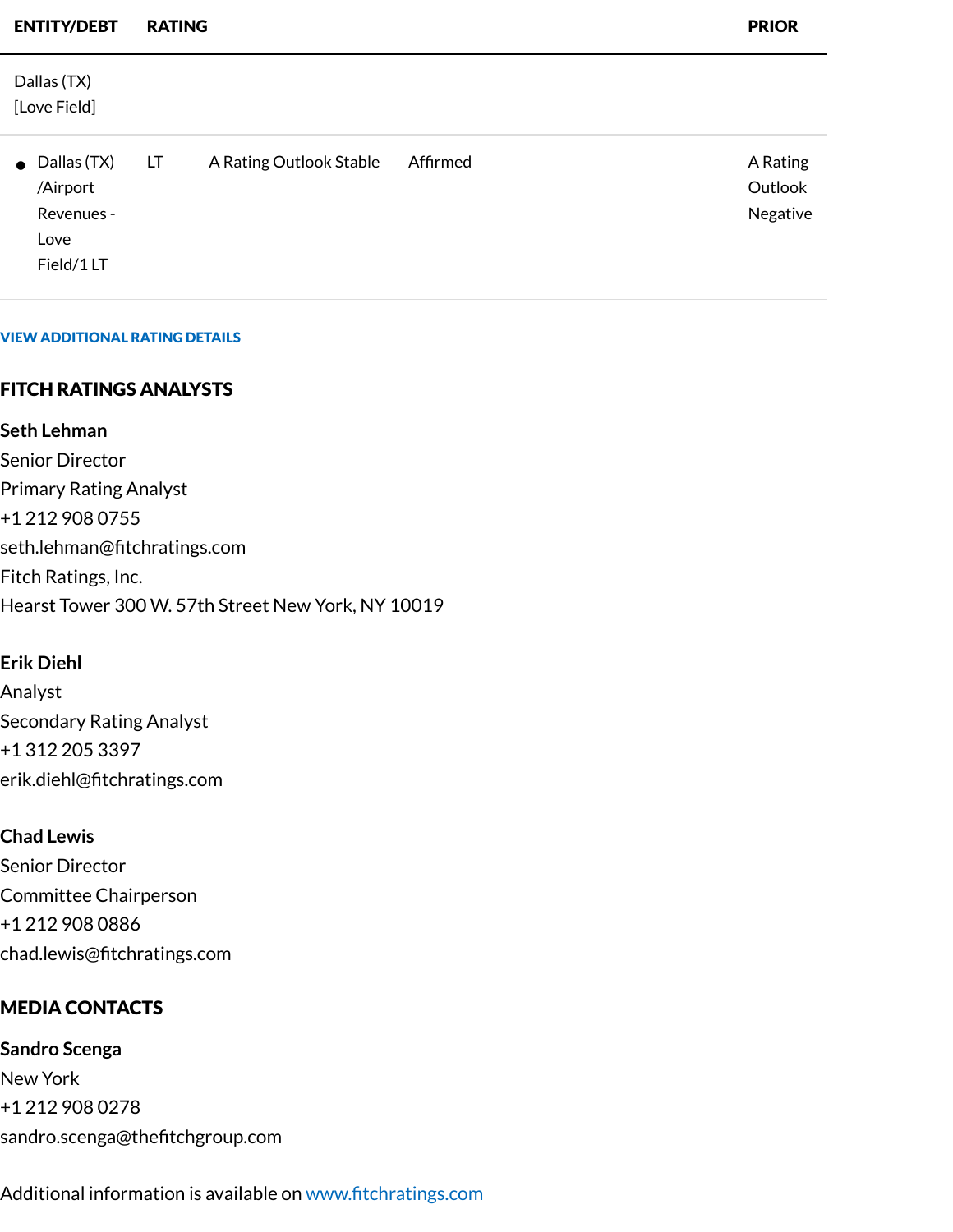#### PARTICIPATION STATUS

The rated entity (and/or its agents) or, in the case of structured finance, one or more of the transaction parties participated in the rating process except that the following issuer(s), if any, did not participate in the rating process, or provide additional information, beyond the issuer's available public disclosure.

# APPLICABLE CRITERIA

[Infrastructure](https://www.fitchratings.com/research/infrastructure-project-finance/infrastructure-project-finance-rating-criteria-24-03-2020) and Project Finance Rating Criteria (pub. 24 Mar 2020) (including rating assumption sensitivity)

Airports Rating Criteria (pub. 22 Oct 2020) (including rating [assumption](https://www.fitchratings.com/research/us-public-finance/airports-rating-criteria-22-10-2020) sensitivity)

# APPLICABLE MODELS

Numbers in parentheses accompanying applicable model(s) contain hyperlinks to criteria providing description of model(s).

GIG AST Model, v1.3.1 [\(1](https://www.fitchratings.com/research/infrastructure-project-finance/infrastructure-project-finance-rating-criteria-24-03-2020))

### ADDITIONAL DISCLOSURES

[Dodd-Frank](https://www.fitchratings.com/research/us-public-finance/fitch-rates-dallas-love-field-airport-tx-senior-revs-at-a-outlook-revised-to-stable-13-08-2021/dodd-frank-disclosure) Rating Information Disclosure Form

Solicitation Status

Endorsement Policy

#### ENDORSEMENT STATUS

Love Field Airport Modernization Corporation (TX) Fig. 2014 2014 EU Endorsed, UK Endorsed

#### DISCLAIMER

ALL FITCH CREDIT RATINGS ARE SUBJECT TO CERTAIN LIMITATIONS AND DISCLAIMERS. PLEASE READ THESE LIMITATIONS AND DISCLAIMERS BY FOLLOWING THIS LINK: [HTTPS://WWW.FITCHRATINGS.COM/UNDERSTANDINGCREDITRATINGS](https://www.fitchratings.com/UNDERSTANDINGCREDITRATINGS). IN ADDITION, THE FOLLOWING [HTTPS://WWW.FITCHRATINGS.COM/RATING-DEFINITIONS-DOCUMENT](https://www.fitchratings.com/rating-definitions-document) DETAILS FITCH'S RATING DEFINITIONS FOR EACH RATING SCALE AND RATING CATEGORIES, INCLUDING DEFINITIONS RELATING TO DEFAULT. PUBLISHED RATINGS, CRITERIA, AND METHODOLOGIES ARE AVAILABLE FROM THIS SITE AT ALL TIMES. FITCH'S CODE OF CONDUCT, CONFIDENTIALITY, CONFLICTS OF INTEREST, AFFILIATE FIREWALL, COMPLIANCE, AND OTHER RELEVANT POLICIES AND PROCEDURES ARE ALSO AVAILABLE FROM THE CODE OF CONDUCT SECTION OF THIS SITE. DIRECTORS AND SHAREHOLDERS RELEVANT INTERESTS ARE AVAILABLE AT [HTTPS://WWW.FITCHRATINGS.COM/SITE/REGULATORY](https://www.fitchratings.com/site/regulatory). FITCH MAY HAVE PROVIDED ANOTHER PERMISSIBLE SERVICE OR ANCILLARY SERVICE TO THE RATED ENTITY OR ITS RELATED THIRD PARTIES. DETAILS OF PERMISSIBLE SERVICE(S) FOR WHICH THE LEAD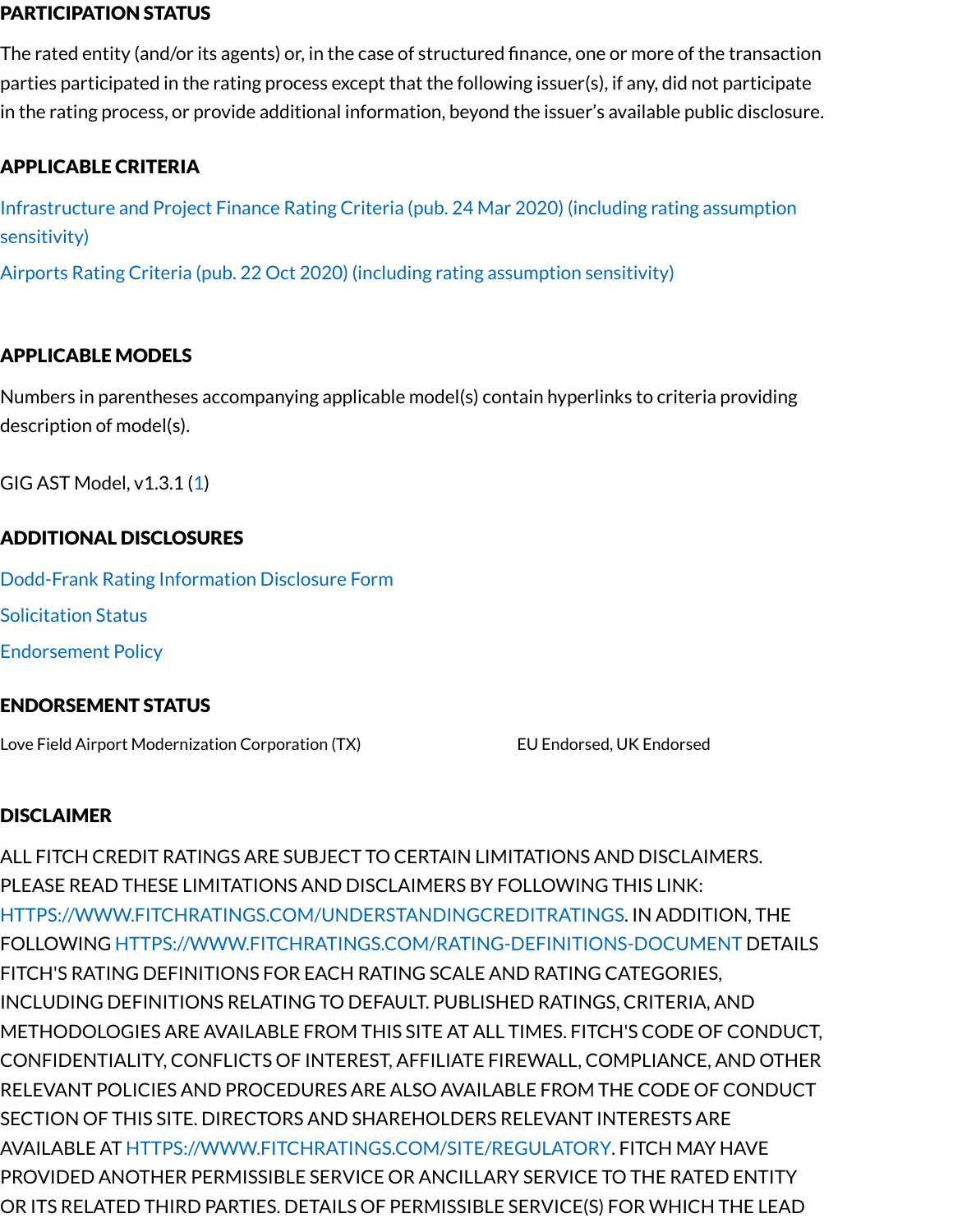ANALYST IS BASED IN AN ESMA- OR FCA-REGISTERED FITCH RATINGS COMPANY (OR BRANCH OF SUCH A COMPANY) OR ANCILLARY SERVICE(S) CAN BE FOUND ON THE ENTITY SUMMARY PAGE FOR THIS ISSUER ON THE FITCH RATINGS WEBSITE.

#### READ LESS

#### COPYRIGHT

Copyright © 2021 by Fitch Ratings, Inc., Fitch Ratings Ltd. and its subsidiaries. 33 Whitehall Street, NY, NY 10004. Telephone: 1-800-753-4824, (212) 908-0500. Fax: (212) 480-4435. Reproduction or retransmission in whole or in part is prohibited except by permission. All rights reserved. In issuing and maintaining its ratings and in making other reports (including forecast information), Fitch relies on factual information it receives from issuers and underwriters and from other sources Fitch believes to be credible. Fitch conducts a reasonable investigation of the factual information relied upon by it in accordance with its ratings methodology, and obtains reasonable verification of that information from independent sources, to the extent such sources are available for a given security or in a given jurisdiction. The manner of Fitch's factual investigation and the scope of the third-party verification it obtains will vary depending on the nature of the rated security and its issuer, the requirements and practices in the jurisdiction in which the rated security is offered and sold and/or the issuer is located, the availability and nature of relevant public information, access to the management of the issuer and its advisers, the availability of pre-existing third-party verifications such as audit reports, agreed-upon procedures letters, appraisals, actuarial reports, engineering reports, legal opinions and other reports provided by third parties, the availability of independent and competent third- party verification sources with respect to the particular security or in the particular jurisdiction of the issuer, and a variety of other factors. Users of Fitch's ratings and reports should understand that neither an enhanced factual investigation nor any third-party verification can ensure that all of the information Fitch relies on in connection with a rating or a report will be accurate and complete. Ultimately, the issuer and its advisers are responsible for the accuracy of the information they provide to Fitch and to the market in offering documents and other reports. In issuing its ratings and its reports, Fitch must rely on the work of experts, including independent auditors with respect to financial statements and attorneys with respect to legal and tax matters. Further, ratings and forecasts of financial and other information are inherently forward-looking and embody assumptions and predictions about future events that by their nature cannot be verified as facts. As a result, despite any verification of current facts, ratings and forecasts can be affected by future events or conditions that were not anticipated at the time a rating or forecast was issued or affirmed.

The information in this report is provided "as is" without any representation or warranty of any kind, and Fitch does not represent or warrant that the report or any of its contents will meet any of the requirements of a recipient of the report. A Fitch rating is an opinion as to the creditworthiness of a security. This opinion and reports made by Fitch are based on established criteria and methodologies that Fitch is continuously evaluating and updating. Therefore, ratings and reports are the collective work product of Fitch and no individual, or group of individuals, is solely responsible for a rating or a report. The rating does not address the risk of loss due to risks other than credit risk, unless such risk is specifically mentioned. Fitch is not engaged in the offer or sale of any security. All Fitch reports have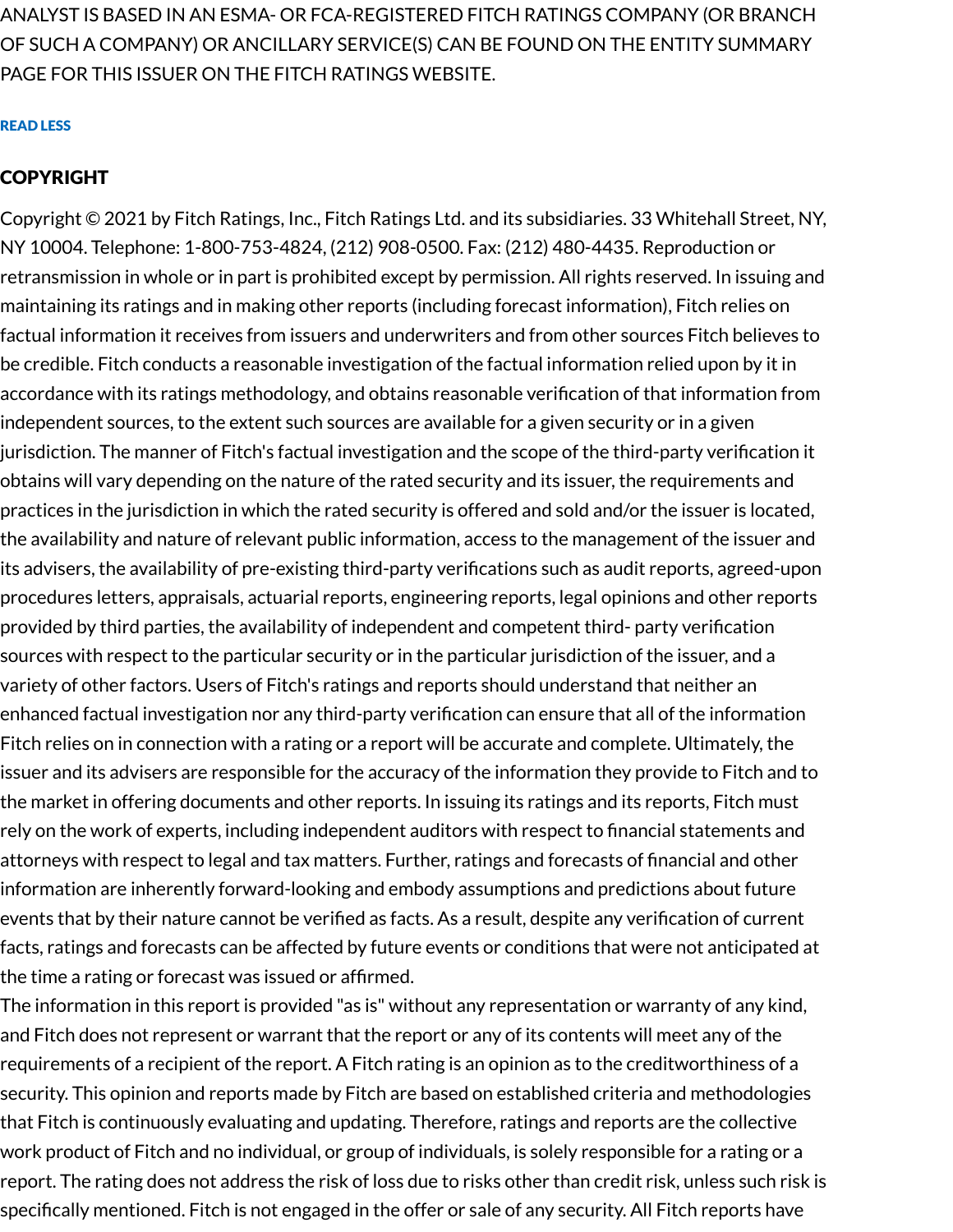shared authorship. Individuals identified in a Fitch report were involved in, but are not solely responsible for, the opinions stated therein. The individuals are named for contact purposes only. A report providing a Fitch rating is neither a prospectus nor a substitute for the information assembled, verified and presented to investors by the issuer and its agents in connection with the sale of the securities. Ratings may be changed or withdrawn at any time for any reason in the sole discretion of Fitch. Fitch does not provide investment advice of any sort. Ratings are not a recommendation to buy, sell, or hold any security. Ratings do not comment on the adequacy of market price, the suitability of any security for a particular investor, or the tax-exempt nature or taxability of payments made in respect to any security. Fitch receives fees from issuers, insurers, guarantors, other obligors, and underwriters for rating securities. Such fees generally vary from US\$1,000 to US\$750,000 (or the applicable currency equivalent) per issue. In certain cases, Fitch will rate all or a number of issues issued by a particular issuer, or insured or guaranteed by a particular insurer or guarantor, for a single annual fee. Such fees are expected to vary from US\$10,000 to US\$1,500,000 (or the applicable currency equivalent). The assignment, publication, or dissemination of a rating by Fitch shall not constitute a consent by Fitch to use its name as an expert in connection with any registration statement filed under the United States securities laws, the Financial Services and Markets Act of 2000 of the United Kingdom, or the securities laws of any particular jurisdiction. Due to the relative efficiency of electronic publishing and distribution, Fitch research may be available to electronic subscribers up to three days earlier than to print subscribers.

For Australia, New Zealand, Taiwan and South Korea only: Fitch Australia Pty Ltd holds an Australian financial services license (AFS license no. 337123) which authorizes it to provide credit ratings to wholesale clients only. Credit ratings information published by Fitch is not intended to be used by persons who are retail clients within the meaning of the Corporations Act 2001 Fitch Ratings, Inc. is registered with the U.S. Securities and Exchange Commission as a Nationally

Recognized Statistical Rating Organization (the "NRSRO"). While certain of the NRSRO's credit rating subsidiaries are listed on Item 3 of Form NRSRO and as such are authorized to issue credit ratings on behalf of the NRSRO (see <https://www.fitchratings.com/site/regulatory>), other credit rating subsidiaries are not listed on Form NRSRO (the "non-NRSROs") and therefore credit ratings issued by those subsidiaries are not issued on behalf of the NRSRO. However, non-NRSRO personnel may participate in determining credit ratings issued by or on behalf of the NRSRO.

#### READ LESS

# SOLICITATION STATUS

The ratings above were solicited and assigned or maintained by Fitch at the request of the rated entity/issuer or a related third party. Any exceptions follow below.

# ENDORSEMENT POLICY

Fitch's international credit ratings produced outside the EU or the UK, as the case may be, are endorsed for use by regulated entities within the EU or the UK, respectively, for regulatory purposes, pursuant to the terms of the EU CRA Regulation or the UK Credit Rating Agencies (Amendment etc.) (EU Exit) Regulations 2019, as the case may be. Fitch's approach to endorsement in the EU and the UK